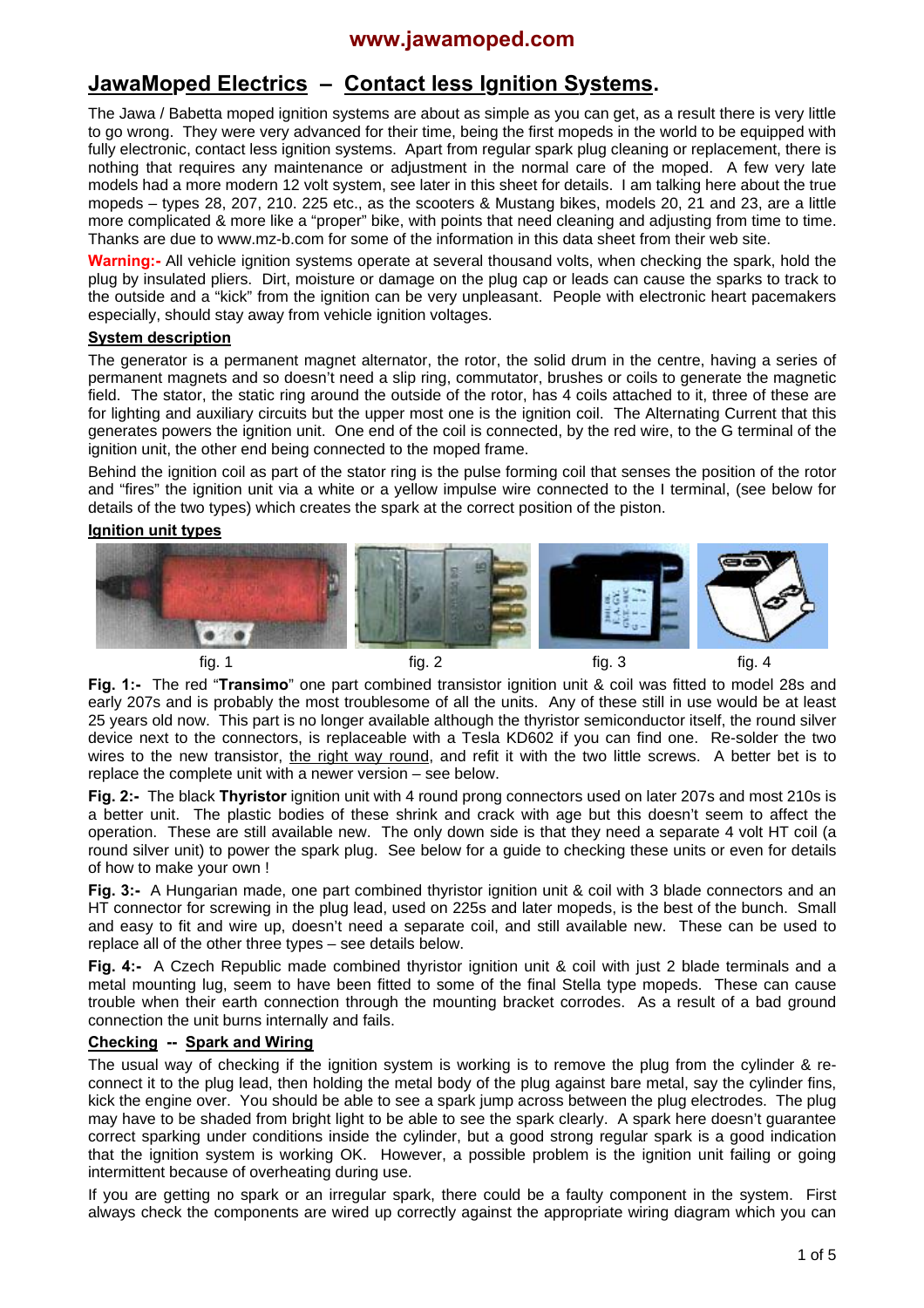get from my "manuals" page. Down-load the one for your type of ignition unit and with the same accessories fitted. Don't assume the wiring colours in your moped are the same as the diagram, sometimes different colours might be used in the factory or a previous owner might have changed some wires. If you are in any doubt, follow the colours through to find both ends match up to the correct connection points against the relevant wiring diagram.

Check all terminals are clean & tight, if new terminals have been fitted anywhere, make sure they are making good contact, old wire can corrode inside the insulation & stop a new connector making contact with the wire. If fitting new terminals, scrape the corroded wire back first to reveal bright metal. If your wiring is a particular mess it might be an idea to just remove the lot and temporarily re-wire the ignition circuit only for testing, as in my "ignition wiring" data sheet, to eliminate any source of problems, short circuits etc., with the lighting and auxiliary circuits, which can be reconnected after.

### **-- Spark Plug and HT**

On all two strokes it is always best to try a new spark plug first, carbon build up or oiling can stop the plug working properly after only a short mileage. Recommended plug type is **PAL N7R** (see my "spark plug" data sheet for other brands) and the plug gap should be set to **0.5mm** (.020"). Bear in mind, it's not unknown for a brand new plug to malfunction straight out of the box. Plug cap & lead can cause problems and are only cheap so are worth replacing if in any doubt about their condition. Don't use the modern carbon HT leads, I always use the old fashioned copper cored HT wire. Make sure the screw-in connections to the plug cap and to the coil or ignition unit are clean, tight and making good contact.

### **-- Coil, Thyristor and Stator**

The fig. 2 type thyristor is the most common type in use and is the version described here. You will need a multimeter set to 1 or 10 kilo ohm range or 'diode' setting. All terminals should be disconnected from the moped wiring when taking measurements.

This unit requires a separate HT coil (a round aluminium can), fig 5, which must be the correct 4 volt unit. The measured resistance, with all connections removed, between the 1 and 15 terminals should be less than 1 ohm. Many moped coils have higher resistance, up to 6 ohms, these won't work on a Jawa. The resistance between the 15 terminal fig. 5 & the HT connection should be about 6,000 ohms. fig. 6

On the thyristor unit, fig.6, first check the trigger circuit by measuring the resistance between terminals I and 1 which should be about 50 to 400 ohms. Reverse the test prods and the resistance should be in the same range. A reading close to 0 or **∞** (open circuit) shows the unit is faulty. More detailed checks on this unit are described in the Model 210 Workshop Manual. There is a guide to making your own copy of this unit, with just three components and a bit of soldering, on the Moped Army web site at **[www.mopedarmy.com/wiki/Jawa\\_Thyristor](http://www.mopedarmy.com/wiki/Jawa_Thyristor)**



ohms to 230 ohms between the pole outlet (the red lead) and the pole core (ground). The pulse forming coil should read 16 to 18 ohms between the stator ring and its output (yellow lead).

#### **Adjustment of ignition advance**

Because the timing is non-adjustable and since no mechanical wear can take place, the spark should be occurring at the correct time in the engine cycle, unless the alternator has been removed and put back wrongly or otherwise "interfered with". If you suspect that the timing is incorrect, you can check or adjust it as follows.



You will need a dial indicator or a timing gauge. Remove spark plug and insert dial indicator into hole. Find top dead centre by turning the rotor clockwise (fig. 7 A) until the dial gauge reads as high as it can. Zero-out



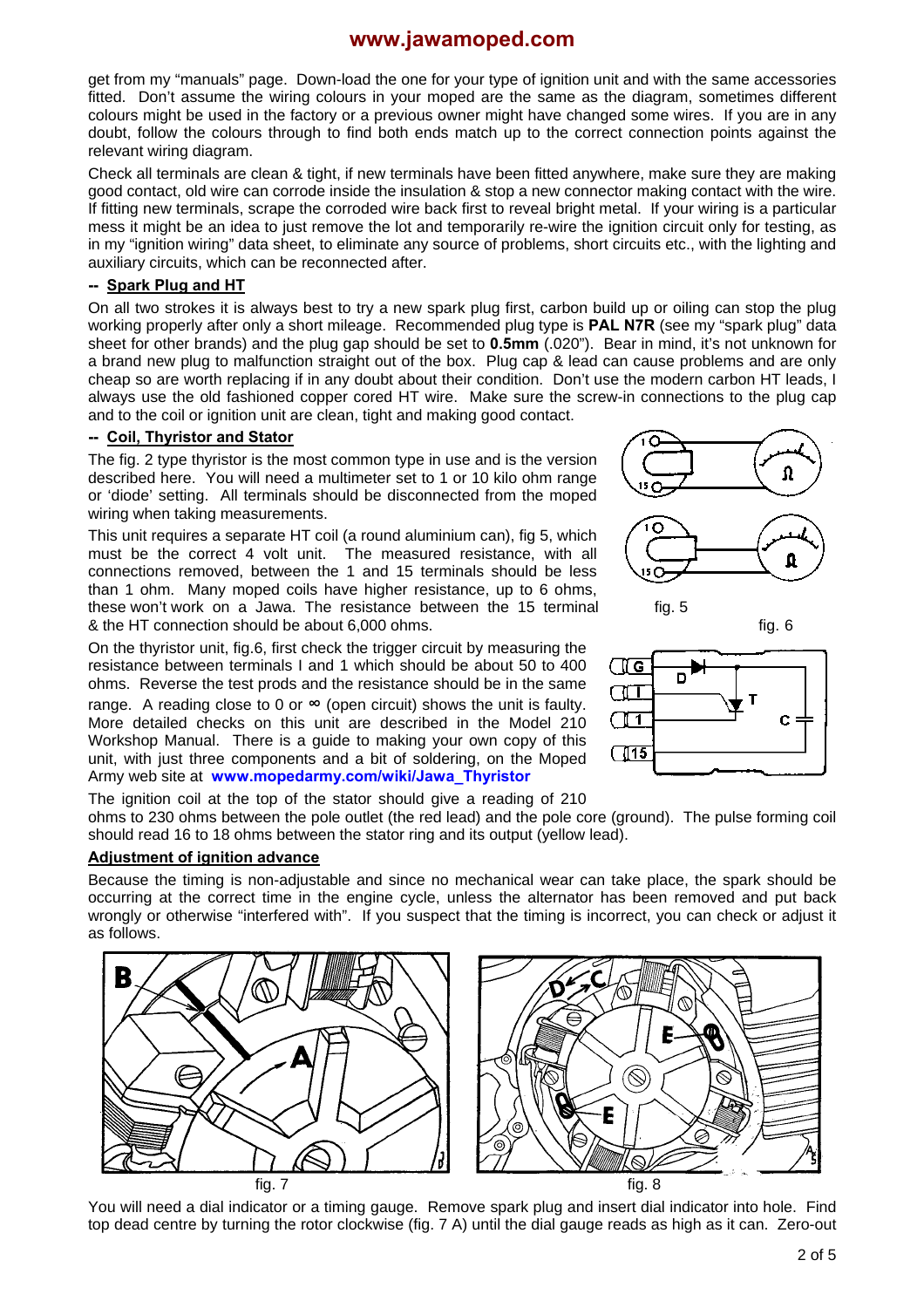gauge and turn rotor backwards (counter-clockwise) one and one-half millimetres on the gauge (**1.5mm before top dead centre**). Compare the mark on the rotor with the mark on the stator (fig. 7 B). If they are in the same position the timing is correct and does not need adjustment. This isn't as easy as it sounds since the magnets in the rotor and the coil's steel laminates cause the rotor to try and jump round on its own and not stay where you put it. If the marks do not match up, loosen the stator screws (fig. 8 E) and rotate stator until the marks are in alignment and retighten screws. Then repeat procedure to re-check timing mark.

## **Replacing the Transimo** (fig. 1) **with the Hungarian unit** (fig. 3)

The transimo (fig. 1) is no longer available and has not been the most reliable part. It can easily be replaced by the Hungarian thyristor unit (fig. 3), if at the same time the stator base ring containing the impulse triggering coil (fig. 9) is replaced (the coil is cast into the ring). The impulse wire of the Transimo stator ring is white, the impulse wire of the Thyristor stator ring is yellow.

**Instructions:- 1)** Replace the stator ring with the white impulse wire for fig. 9 a ring with a yellow wire (fig. 9). Swap the 4 generator coils onto the new stator. There will still be a white wire with an eye terminal for earth! Earth this to the stator ring with one of the coil fixings.

**2)** Remove the old Transimo unit and fasten the new thyristor in the same place as old unit, but with only one fixing screw.

**3)** Connect the wires as shown in the new wiring diagram (fig. 15). Compare this to the old diagram (fig. 13). Pins G and I remain the same, only Z is replaced by pin 1 (this is ground).

The ground wire from old pin Z goes to pin 1 on the new thyristor, directly next to the HT coil exit. The new yellow wire from the stator goes to pin I, the one in the middle. The red wire goes to pin G on the new thyristor.

#### **Replacing the 4 pin Czech unit** (fig. 2) **with the Hungarian unit**



Whilst the 4 pin unit is quite reliable, if you need to replace it you could use the later 3 pin unit. Simply remove the coil (the round silver unit) and its two connecting wires and the old thyristor unit. Screw the HT lead (preferably a new one) with plug cap into the socket on the new unit and fit the new unit in the same place as the old one. Connect the wires as shown in the diagram (fig. 15). Compare this to the old diagram (fig. 14). Red wire to pin G, Yellow wire from stator to pin I, and the white earth wire to pin 1, all the same as on the old 4 pin unit. Now there is no pin 15 or coil so the blue wire is not required.

## **Replacing the 2 pin Czech unit** (fig. 4) **with the Hungarian unit**

The 3-pin thyristor is the more reliable unit because of its separate pin for ground connection.

**Instructions:- 1)** Unscrew the old 2 pin unit from the frame (2 screws) and fasten the new unit at the rear fastening hole on the frame with the wires pointing forward.

**2)** Make up a new wire (preferably a white wire) with, at one end a 6.3mm female blade terminal for the thyristor pin and at the other, a round M5 eye terminal for ground.

**3)** Connect the wires as shown in the new wiring diagram (fig. 15). The new white wire to pin 1 next to HT coil exit. The yellow wire to middle pin I. The red wire to last pin G.

**4)** Take the black generator cover from the engine and lead the new white wire alongside the existing harness down to the generator. Fix it there to one of the stator screws. Do not use a shortcut to connect the white wire to the frame, this is not reliable.

#### **Later 12 volt systems**

Shortly before the end of the Babettas a couple of different 12 volt systems were fitted:-



**Magneton** system - above, and the **Vape** system.

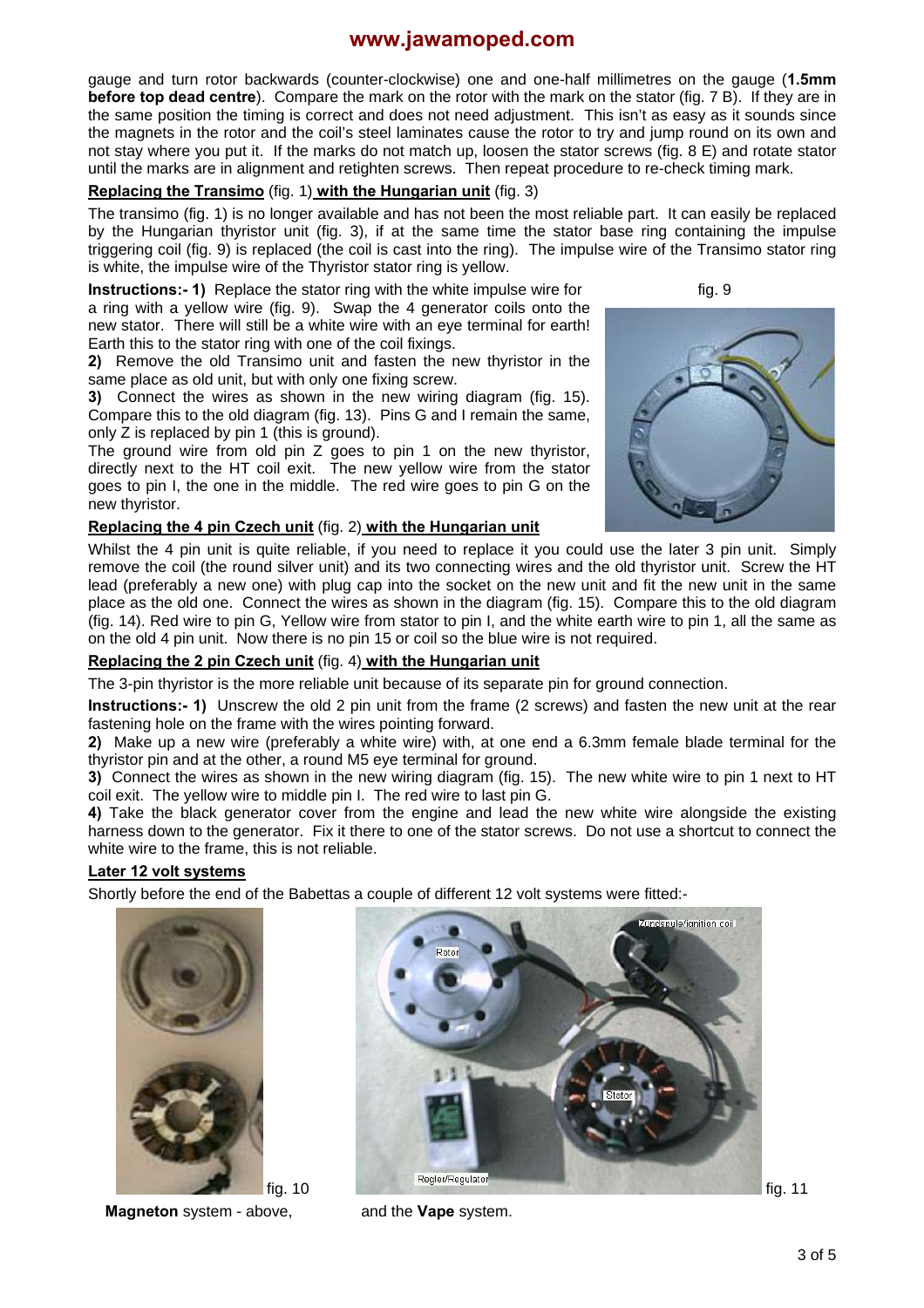These work in a similar way to the older systems but the main difference is that the rotor, which is still a permanent magnet item, fits over the outside of the stator and generating coils. In addition, as in the pictures, there are about 10 or 12 individual coils. A wiring diagram for the Vape systems is shown below (fig. 12). Two wires from the stator are for the ignition unit / coil and the third wire is the 12 volt for the auxiliary & lighting circuits. The "regulator" in the diagram seems to also be a flasher unit for the indicators.



### **Fault finding**

After all the above checks you should have either pinpointed any ignition faults or eliminated the ignition as a source of any problems. If you are still having problems it is time to look elsewhere for the cause. The following brief guide, taken from the model 210 Workshop Manual might help.

#### **Engine will not start:-**

- 1) The fuel tap is closed, or the fuel tank is empty.
- 2) Choked fuel hose, strainer or fuel jet. Water in float chamber.
- 3) Faulty ignition carbon deposits on spark plug electrodes, defective spark plug insulator, excessive plug point gap, defective thyristor device, defective ignition coil or stator carrier.
- 4) Over flooded engine. Remedy:- Shut off the fuel cock and work the pedals with the machine on its stand or pedal along till the engine fires. Use the decompressor if the moped is fitted with it. Then open the fuel cock. It may also be necessary to unscrew the spark plug and clean it and to turn the engine several times to expel excessive fuel through the spark plug hole. Reinstall the spark plug and repeat the starting procedure.
- 5) Slipping or defective starting clutch. This you can ascertain by removing the crankcase cover on the ignition side, when you will be able to see whether the rotor is turning.

## **Engine runs erratically**

- 1) Overheated engine.
- 2) Faulty spark plug.
- 3) Partly obstructed fuel supply or main jet.
- 4) Leaky crankcase.
- 5) Faulty cable terminal (plug cap).
- 6) Faulty ignition.
- 7) Blocked fuel tank vent.
- **Loss of power** 
	- 1) Clogged air cleaner.
	- 2) Clogged exhaust silencer.
	- 3) Damaged crankcase sealing ring.
	- 4) Damaged piston, cylinder or piston rings.
	- 5) Leaky cylinder head.
	- 6) Maladjusted ignition advance.
- 
- **Engine power is satisfactory, but acceleration is poor or peak speed cannot be attained.** 
	- 1) Brake shoes are fouling the drums. 2) Under inflated tyres.
	- 3) Slipping starting clutch or  $2^{nd}$ -speed clutch.

#### **Further help**

Some other of the Jawa handbooks and manuals from my 'manuals' page have further fault finding suggestions. There is very good general moped maintenance and repair information on the Moped Riders Association web site. Go to the web address **<http://www.mopedriders.org/>** click the link to 'Moped Repair' and read the excellent **"Fred's Guide".** Although the bit about points setting doesn't apply to the model 28/207/210/225s there is a lot of other very useful information about possible non-electrical faults that does apply to our mopeds. There is also on this site, to download, the very comprehensive "Paul Dempsey - Moped Repair handbook" with 270 pages of everything you ever wanted to know about mopeds.